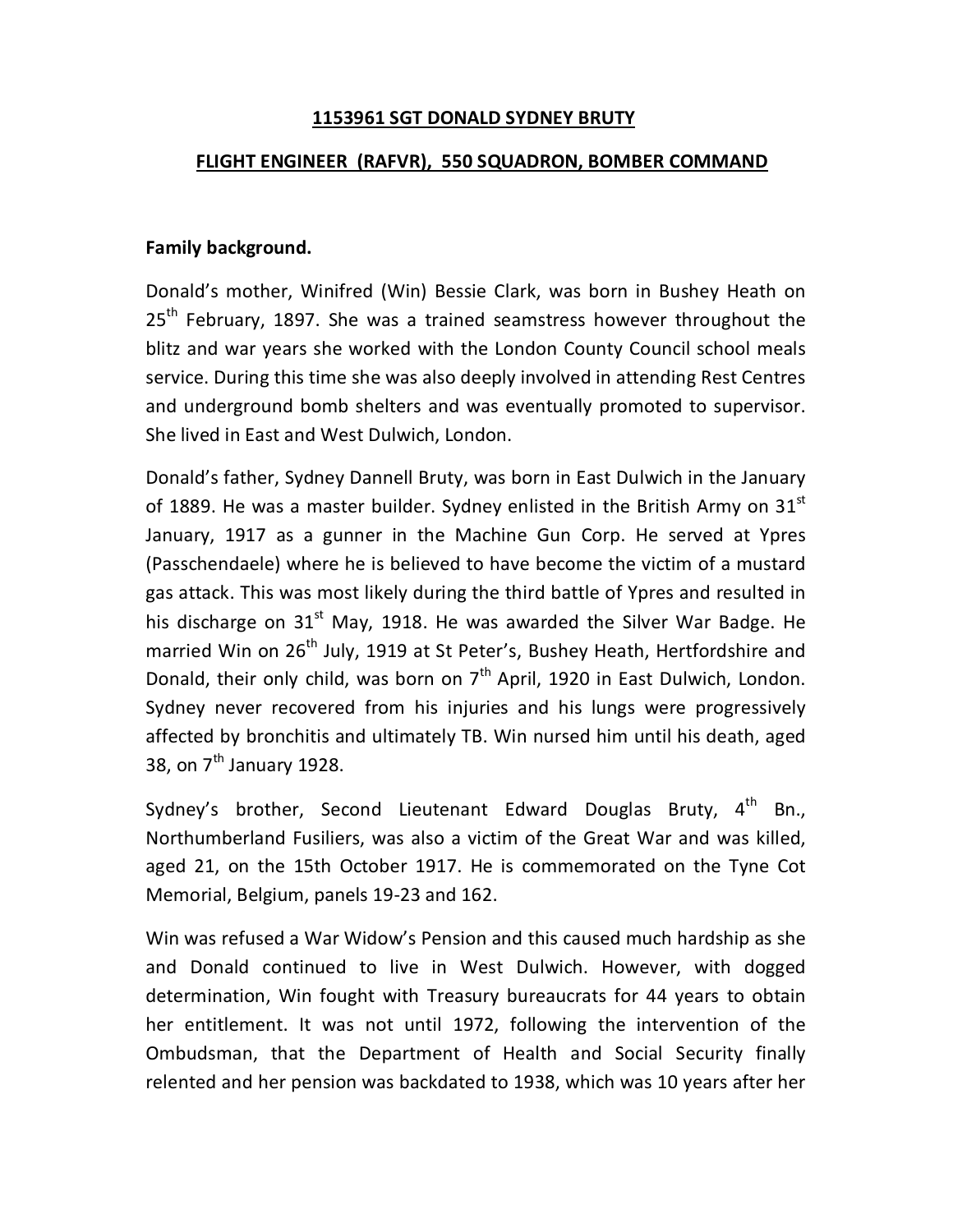husband's death. On  $13^{th}$  February, 1981, at age 84, Win died at Bushey Heath, Hertfordshire, having lost her husband and only child to both World Wars.

#### **RAF service.**

When Donald left school he enjoyed sports, particularly rugby, and was employed as a clerk with London Midland and Scottish Railways. He voluntarily enlisted in the RAF on 29<sup>th</sup> May, 1940 where he continued to pursue his love of rugby. On enlistment Donald was deemed "not fit to fly", probably due to his colour blindness, and he worked as an Aircraftsman/ Ground Engineer on RAF Stations including: Sandtoft and Lindholme in Yorkshire, Hemswell and Faldingworth in Linconshire, Falmouth in Devon, Yarmouth in Norfolk, and Barry in Wales. A further posting was to Tinwald Downs airfield near Dumfries, Scotland. It was here that he met local girl, Muriel McWilliam and they were married on  $4<sup>th</sup>$  October, 1941 at Dumfries. On 19 $<sup>th</sup>$  August, 1942 their daughter</sup> and only child, Donna Lesley (known as Lesley), was born at Cresswell Maternity Hospital, Dumfries. It was during Donald's time in Wales that his wife Muriel and daughter Lesley were evacuated to Wales to escape the London blitz. There, at intervals, the three would have been together.

On being posted back to England, Donald was released from the RAF on  $6<sup>th</sup>$ August, 1942 however he was recalled on  $3<sup>rd</sup>$  December, 1942. By 1943, the Ministry was beginning to foresee a shortage of bomber crew and the criteria were slightly relaxed. Qualified ground crews were encouraged to volunteer and Donald's engineering experience made him suitable. On 30<sup>th</sup> April, 1943 Donald was recommended for air crew training as a Flight Engineer, a position which carried an automatic promotion to Sergeant upon completion. On  $2^{nd}$ June he began his training with most of his training flights undertaken from Faldingmouth and Sandtoft, near Doncaster. On  $3^{rd}$  May 1944 he entered 550 Squadron, North Killingholm, Lincolnshire where, at the age of 24, he joined the crew of Lancaster LL851 as Flight Engineer. The rest of his crew were: Peter James Dukelow, age 21, Pilot Officer Leslie Ronald Dunholm, age 21, Navigator David Alfred William Mayo, Wireless Operator Sydney Alfred Jarvis, age 19, Rear Gunner Herman Earl MacDuff, Mid Upper Gunner (Canadian) Leslie Robert Towsley, Bomb Aimer (Canadian)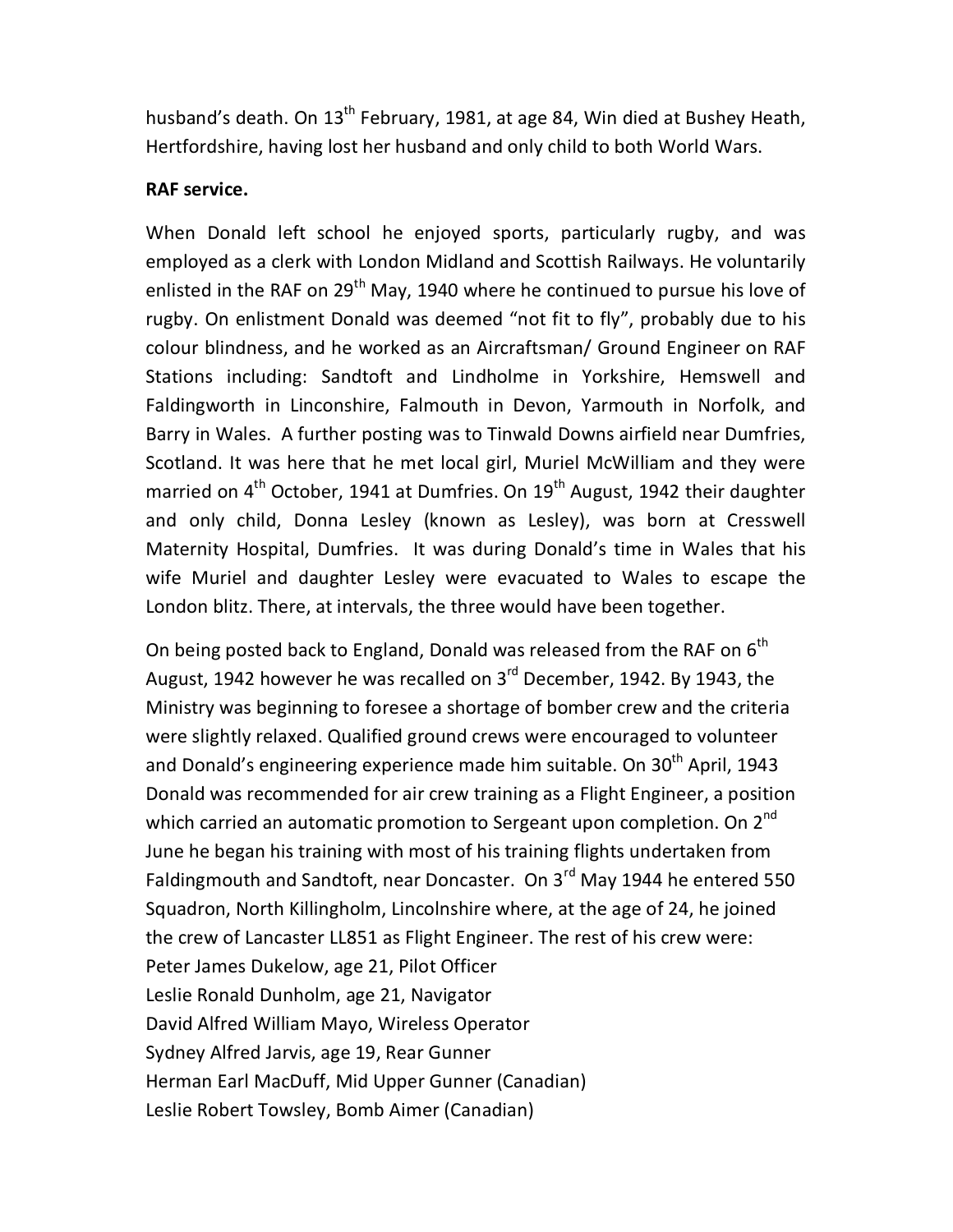By April 1944 the preparations for D Day were underway and the bomber crews were tasked with destroying strategic railway targets in France and Belgium. The purpose of this tactic was to isolate the German forces in Normandy from rail-born reinforcement. Armament and explosives factories, ammunition depots, and military camps in France and Belgium were also targeted. The Allies did not want to alert the German Command to the invasion location and as part of an elaborate deception plan to persuade them that the main landing would be in the Pas de Calais, and to prevent the redeployment of German fighter aircraft to the actual invasion area, the bombers dropped an equal amount of explosives on the north of France and continued to bomb German cities. It was not until the immediate run up to D-Day that the crews began targeting the coastal gun batteries and radio and radar stations in Normandy. On the night of  $19^{th}/20^{th}$  May 1944, 118 Lancasters and 4 Mosquitoes of 5 and 8 Groups bombed the marshalling yards at Orleans, France. This was P/O Dukelow's second raid however it was the first for the rest of the crew of LL851 who took off from North Killingholm at 2207, dropped their bombs from 10,500 feet at 0045, and returned to North Killingholm at 0308. This was a very accurate raid with 1 Lancaster lost. The second and fateful flight for the crew was on the following night of 21<sup>st</sup> /22<sup>nd</sup> May.

The target was Duisburg, the largest inland port in Germany and an important river and rail centre. A total of 510 Lancasters and 22 mosquitoes of 1, 3, 5, and 8 Groups carried out the first large raid on this target for a year. The first 18 aircraft from 550 Squadron took off from North Killingholm at 2228 with LL851 taking off at 2240, this was unusual as the new or least experienced crews would normally delay take-off to bomb at the end of the raid. The zenith of German night fighter success had passed by March 1944 however the bomber crews still suffered the odd set back due to night fighter activity and unfortunately this raid was one of them. On their return flight in the early hours of the morning of the 22<sup>nd</sup> May, LL851 was attacked by a German fighter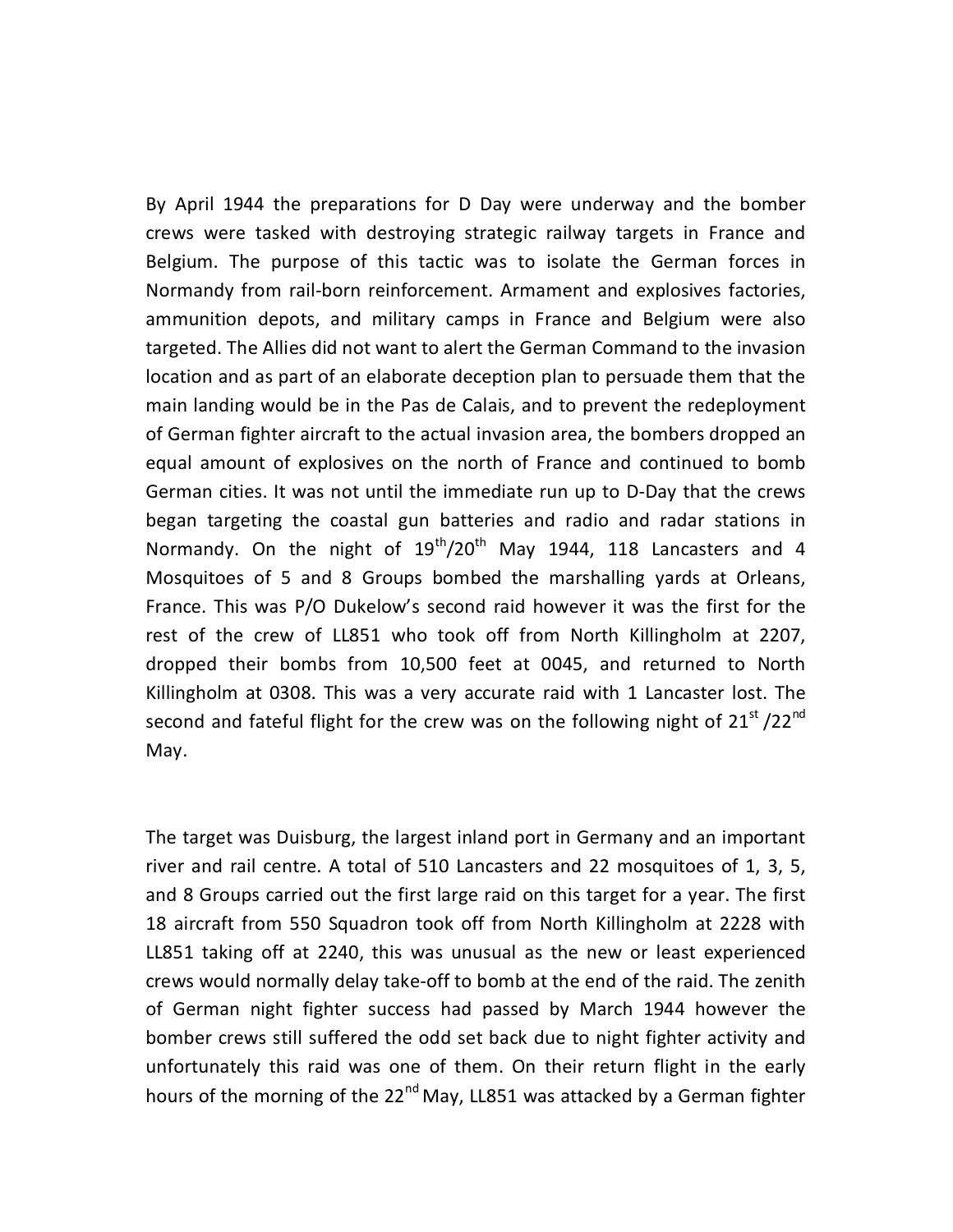plane and came down in flames in a field owned by Albert Van Hoornick at Heimolen, some 3km south of Sint-Niklaas, Belgium, with the loss of all seven crew. Although the raid was again very accurate with 350 buildings destroyed and 665 seriously damaged a total of 29 Lancasters were lost. 550 squadron lost three aircraft to night fighters with no crew members surviving.

LL851 had a total of 126 hours flying time and on crashing, created a crater 4m deep by 20m long with wreckage strewn over 1km². Later that day, the crew's remains were buried side-by-side in the nearby municipal churchyard of Saint Joseph Church (Sint-Niklaas Tereken Kerk). Unbeknown to the Germans, the local Chief of Police illegally photographed the burials. These photographs reflect a sombre occasion with full respect being shown for the crew. Those present included the firemen who would have retrieved the crew's remains from the crash site and are shown to be carrying the coffins, the local police and dignitaries, and also German officers and troops who can be seen giving due military respect. Only six coffins were used as David Mayo and Leslie Towesly were so severely burned they were buried together in one coffin. David Mayo's headstone therefore marks an empty grave.

When Donald was killed Lesley was 21 months old and she has no recollection of her father however she and her children, Ross and Alison, and her grandchildren, Roslyn, Beth, Gordon, Josh, and Leah are proud of the sacrifice he made. Donald's family is grateful for the continued respect given to his memory and for the support of the people of Sint-Niklaas.

#### R.M.H./ R.R.H.

**La mère de Donald, Winifred (Win) Bessie Clark, est née à Bushey Heath le 25 février 1897. Elle était couturière formée mais au fil des années de blitz et de guerre, elle a travaillé dans le service de repas scolaires London County Council. Pendant ce temps, elle a également été profondément impliquée dans sa participation dans des Centres de repos et des abris souterrains dont elle a été finalement promue superviseur. Elle a vécu in East and West Dulwich, Londres.**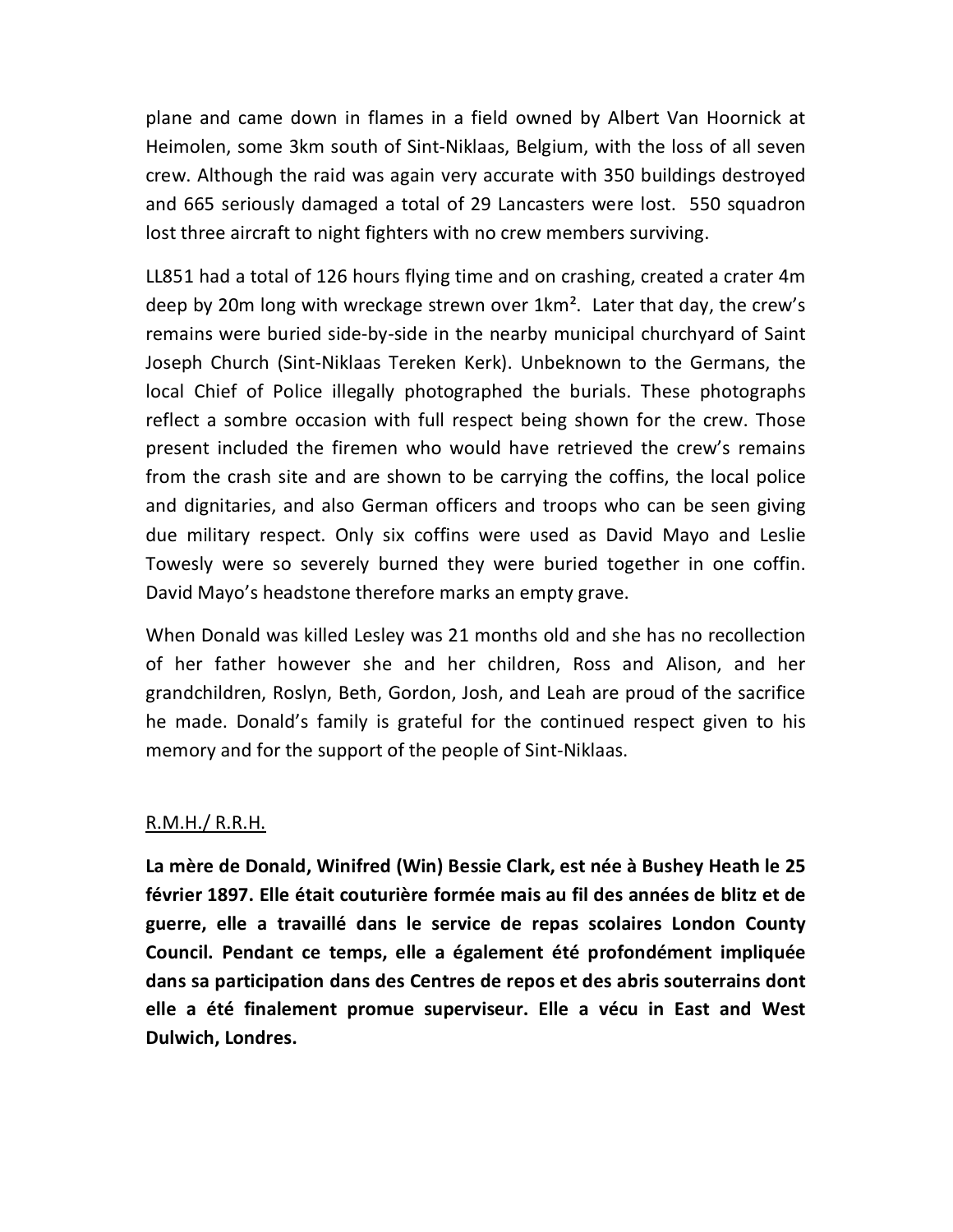**Le père de Donald, Sydney Guy Bruty, est né à East Dulwich en janvier de 1889. Il était maître-maçon. Sydney s'est enrôlé dans l'armée britannique le 31 janvier 1917 comme artilleur dans le Corps d'Artillerie. Il sert à Ypres (Passendaele) où il est victime d'une attaque au gaz moutarde. C'était très probablement au cours de la troisième bataille d'Ypres et cela a abouti à sa libération le 31 mai 1918. Il a été décoré de la médaille de guerre en argent. Il a épousé Winifred le 26 juillet 1919 à St Peter, Bushey Heath, Hertfordshire et Donald, leur unique enfant, est né le 7 avril 1920 à East Dulwich, Londres. Sydney n'a jamais récupéré de ses blessures et ses poumons étaient progressivement affectés par des bronchites et finalement il contracta la tuberculose. Winifred l'a soigné jusqu'à sa mort, 38 ans, le 7 janvier 1928.** 

**Le frère de Sydney et oncle de Donald, Edward Douglas Bruty, second Lieutenant au BN. 4e, Northumberland Fusiliers, a également été victime de la première guerre mondiale et a été tué à 21 ans, le 15 octobre 1917. Son nom figure sur le Mémorial de Tyne Cot, en Belgique, panneaux 19-23 et 162.** 

**Win s'est vu refuser la pension de veuve de guerre et cela a provoqué beaucoup de difficultés. Elle et Donald ont continué à vivre dans West Dulwich. Cependant, avec une détermination inébranlable, Win a combattu les bureaucrates du Trésor pendant 44 ans pour obtenir son droit. Ce n'est qu'en 1972, que suite à l'intervention du Médiateur, que le ministère de la santé et la sécurité sociale a finalement cédé et sa pension lui a été versée avec effet rétroactifs plafonnés à 10 ans. Le 13 février 1981, à l'âge de 84 ans, Win meurt à Bushey Heath, Hertfordshire, en ayant perdu son mari et son fils unique pour les deux guerres mondiales.** 

**Quand Donald quitté l'école il a travaillé comme commis au Chemins de Fer. Il était grand amateur de rugby. Il s'est enrôlé volontairement dans la RAF le 29 mai 1940, où il a continué à faire du rugby. Lors de son engagement, Donald a été jugé inapte à voler, probablement en raison de problèmes de vue et a travaillé comme technicien-chef au sol sur les bases de RAF de**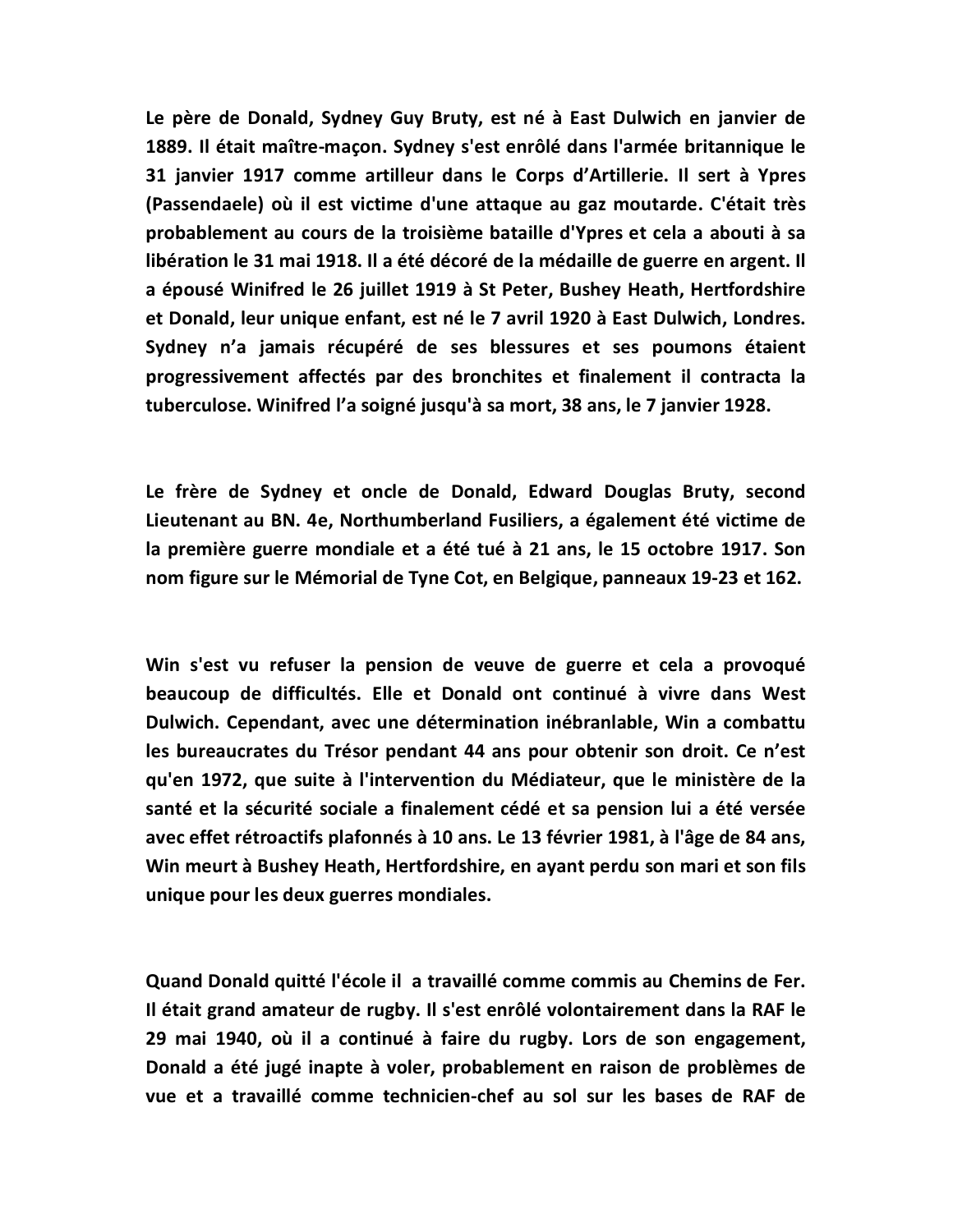**Sandtoft et Lindholme dans le Yorkshire, Hemswell et Faldingworth en Lincolnshire, Falmouth, dans le Devon, Yarmouth, dans le Norfolk et Barry au pays de Galles. Il fut également en poste à l'aérodrome de Tinwald Downs près de Dumfries, en Ecosse. C'est là qu'il rencontra Muriel McWilliam, originaire de cet endroit et ils se sont mariés le 4 octobre 1941 à Dumfries. Le 19 août 1942 leur fille et unique enfant, Donna Lesley (dit Lesley), est née à Cresswell Maternity Hospital, Dumfries. C'est à cette époque que sa femme Muriel et sa fille Lesley ont été évacuées du pays de Galles pour échapper aux bombardements sur Londres. Là, les trois se sont retrouvés par intermittence.** 

**Donald a été libéré de la RAF sur 6 août 1942 mais il a été rappelé le 3 décembre 1942. En 1943, le ministère a commencé à constater une pénurie de d'équipages de bombardiers et les critères d'engagement ont été alors légèrement assouplis. Le personnel au sol a été alors encouragé à se porter volontaire et l'expérience en ingénierie de Donald lui permit d'être nommé en tant qu'ingénieur de vol le 30 avril 1943, une promotion automatique au grade de sergent dont bénéficiaient les équipages. Le 2 juin, il a commencé sa formation par des vols de formation entrepris à partir de Faldingmouth et de Sandtoft, près de Doncaster. Le 3 mai 1944, il entra au 550th, North Killingholme, où, à l'âge de 24 ans, il rejoint l'équipage du Lancaster LL851 comme ingénieur de vol. Le reste de son équipage étaient :** 

**Peter James Dukelow, age 21, Pilot Officer** 

**Leslie Ronald Dunholm, age 21, Navigator** 

**David Alfred William Mayo, Wireless Operator** 

**Sydney Alfred Jarvis, age 19, Rear Gunner** 

**Herman Earl MacDuff, Mid Upper Gunner (Canadian)** 

**Leslie Robert Towsley, Bomb Aimer (Canadian)** 

**En avril 1944, les préparatifs pour le jour "J" étaient en cours et les équipages de bombardiers ont été chargés par le commandement de Bombardiers de détruire des cibles stratégiques de chemin de fer en France et en Belgique. Le but de cette tactique était d'isoler les forces allemandes en Normandie de**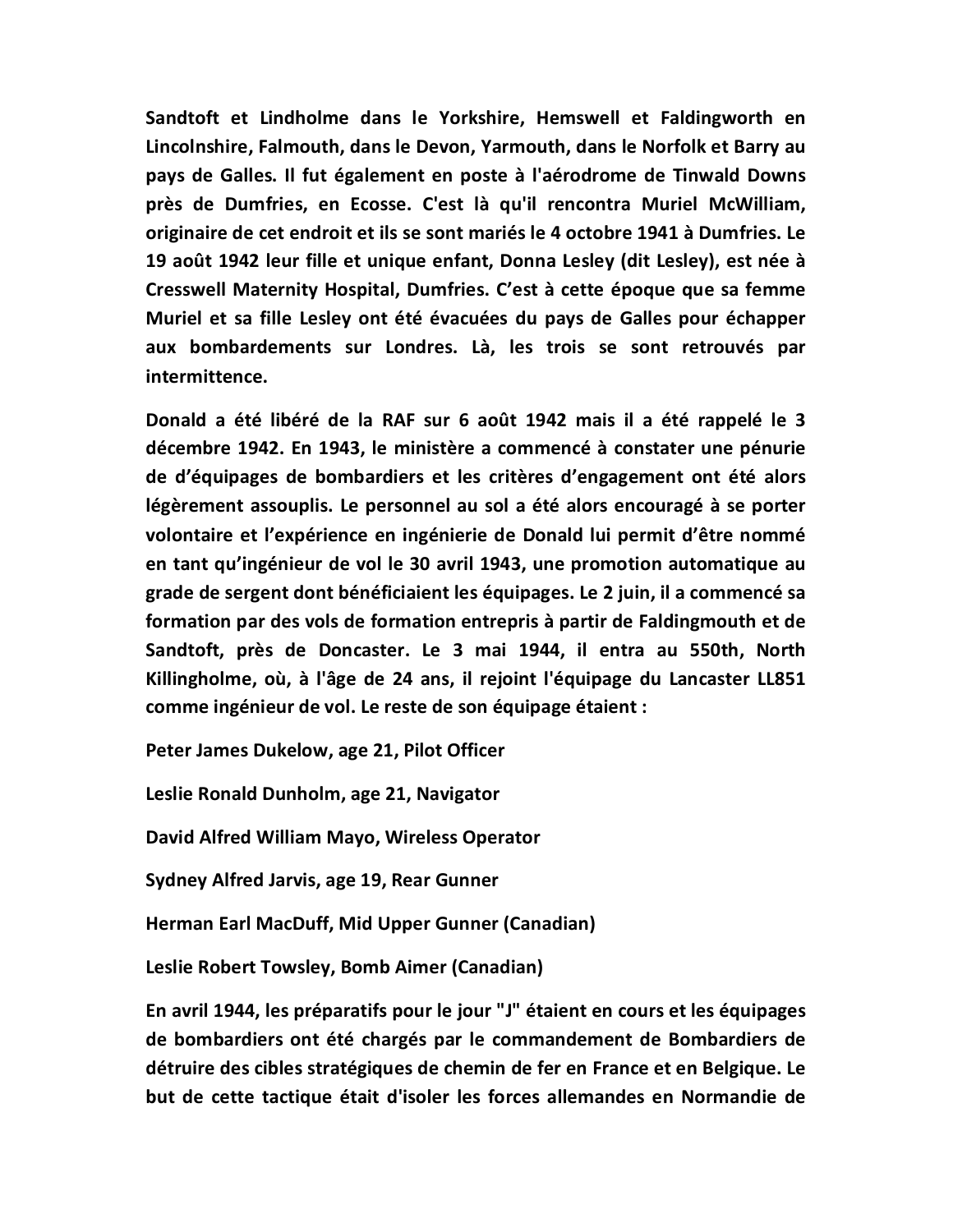**renforts acheminés par voies ferrées. Usines d'armement et d'explosifs, dépôts de munitions et camps militaires en France et en Belgique ont également ciblés. Les Alliés ne voulaient pas alerter le commandement allemand de l'emplacement du débarquement. Dans le cadre d'un plan de ruse élaboré pour persuader les Allemands que l'atterrissage se ferait dans le Pas-de-Calais, et pour empêcher le redéploiement des chasseurs allemands dansla zone d'invasion réelle, les bombardiers ont déversé une quantité égale d'explosifs sur le nord de la France et ont continué à bombarder les villes allemandes. Ce n'est que la matin du Jour j que les équipages ont commencé à cibler les batteries de tir côtières et les stations de radio et de radar en Normandie. Dans la nuit du 19/20 mai 1944, 118 Lancaster et 4 mosquitos par groupse de 5 et 8 ont bombardé les gares de triage d'Orléans. C'était le deuxième raid de l'officier-pilote Dukelow, toutefois c'était le premier pour le reste de l'équipage du LL851, qui a décollé de North Killingholme à 22h07. Ils ont largué leurs bombes à 10.500 pieds à 00h45 et sont retourné à North Killingholme à 03h08. Il s'agissait d'un raid très précis avec 1 seul Lancaster perdu. Le deuxième vol qui fut fatidique pour l'équipage s'effectua le lendemain soir, 21 mai.** 

 **L'objectif était de Duisbourg, le plus grand port intérieur en Allemagne et un important centre, fluvial et ferroviaire. Un total de 510 Lancaster et 22 mosquitos des groupes 1, 3, 5 et 8 ont effectué le premier grand raid sur cette cible depuis un an. Les 18 premiers aéronefs du 550e Escadron ont décollé de North Killingholme à 22h28 et le LL851 qui décollait à 22h40. C'était inhabituel de faire décoller des nouveaux équipages pour ce genre de mission car moins expérimentés, ils risquaient de retarder les opérations. Les chasseurs de nuit allemands étaient à l'apogée de leur succès, et malheureusement ce raid était un de leurs objectifs. Durant le vol de retour, dans les premières heures de la matinée du 22 mai, le LL851 a été attaqué par un avion de chasse allemand et fut descendu en flammes dans un champ appartenant à Albert Van Hoornick à Heimolen, 3km environ au sud de Saint-Nicolas (Belgique), avec la perte de tous les sept équipiers. Bien que le raid était de nouveau très précis avec 350 bâtiments détruits et 665 gravement**